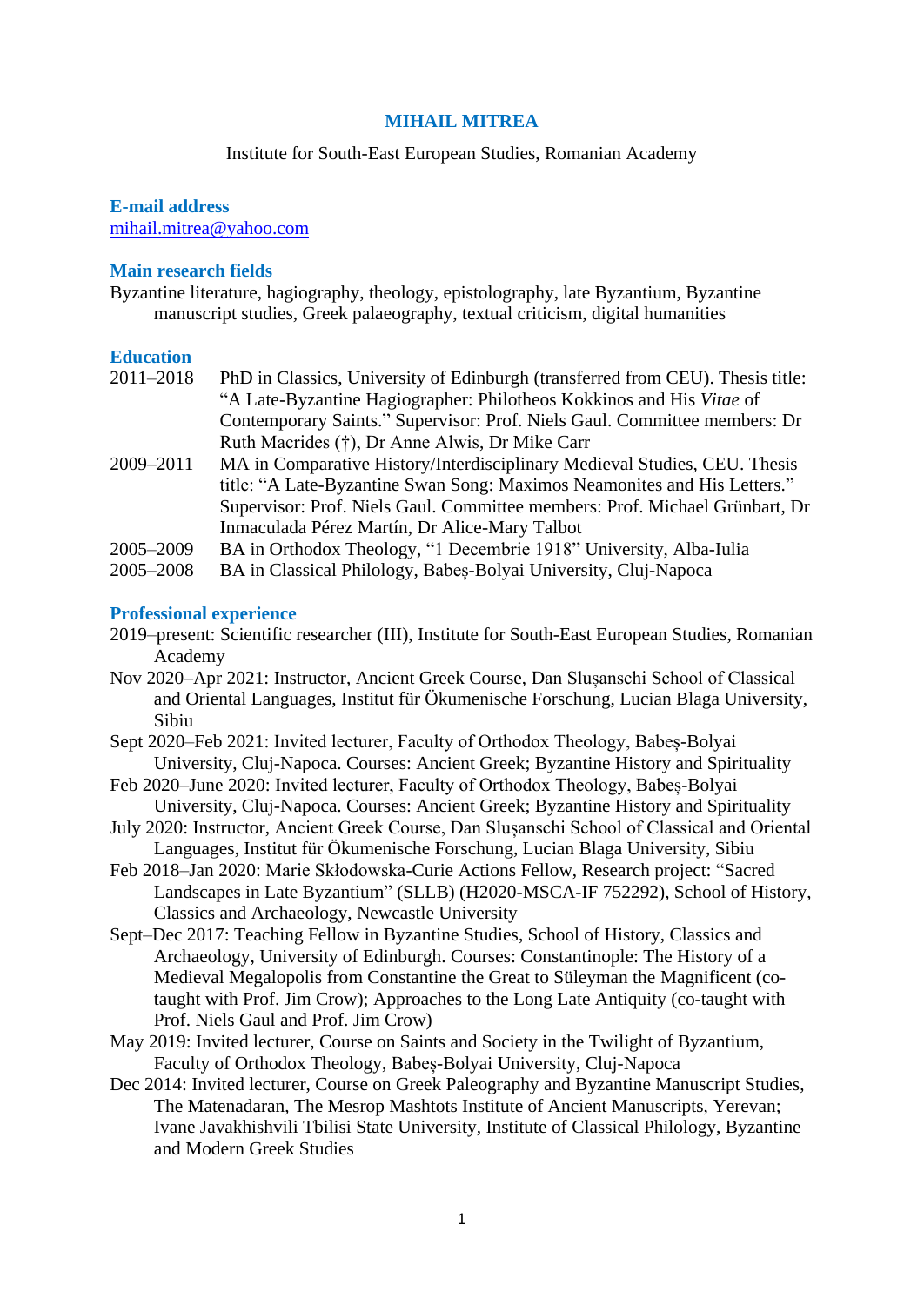Oct–Dec 2012: Teaching assistant, Course on Greek Paleography and Byzantine Manuscript Studies, CEU (taught by Prof. Niels Gaul)

# **Research projects and grants**

- Dec 2019–present: Critical edition of Philotheos Kokkinos' *Logos* on the Twelve Apostles (*BHG* 160h), Institute for South-East European Studies, Romanian Academy
- Feb 2018–Jan 2020: "Sacred Landscapes in Late Byzantium" (SLLB) (H2020-MSCA-IF 752292), Marie Skłodowska-Curie Actions, School of History, Classics and Archaeology, Newcastle University

# **Fellowships**

- June 2021: ReIReS International Scholarship in Religious Studies, Faculty of Theology and Religious Studies, KU Leuven
- March–June 2021: Andrei Scrima Fellowship, Institut für Ökumenische Forschung, Lucian Blaga University, Sibiu
- Feb 2018–Jan 2020: Marie Skłodowska-Curie Actions Individual Fellowship (H2020-MSCA-IF 752292), School of History, Classics and Archaeology, Newcastle University
- Sept–Dec 2017: Teaching Fellowship in Byzantine Studies, School of History, Classics and Archaeology, University of Edinburgh
- Sept 2016–May 2017: Junior Fellowship in Byzantine Studies, Dumbarton Oaks Research Library and Collection, Washington D.C.
- Sept–Dec 2016: Research Fellowship, Department of Byzantine Studies, Johannes Gutenberg University of Mainz
- Oct 2014–Sept 2015: Alexander S. Onassis Foundation Postgraduate Research Scholarship (Category II), Faculty of Theology, Aristotle University of Thessaloniki
- Oct 2013–June 2014: LLP/ERASMUS Program Student Mobility Grant, Department of Byzantine and Modern Greek Studies, University of Vienna

# **Professional service (membership and conferences organized)**

- Founder and editor of the book series *Sylloge*–*Library of Late Antique and Byzantine Studies*, Trivent Publishing, Budapest
- Society for the Promotion of Byzantine Studies
- Romanian Society for Byzantine Studies (adjunct secretary, webmaster)
- Society of the Friends of Mount Athos
- "Mapping the Sacred in Byzantium: Construction, Experience, and Representation." Byzantine Studies Conference, Newcastle University, Sept 20-21, 2019, [https://research.ncl.ac.uk/sacredbyzantium,](https://research.ncl.ac.uk/sacredbyzantium)<https://youtu.be/Rbgtu8QU6r4>
- "Holiness on the Move: Travelling Saints in Byzantium." International Byzantine Studies Workshop, Newcastle University, Feb 22, 2019, [https://research.ncl.ac.uk/travellingsaints,](https://research.ncl.ac.uk/travellingsaints) [https://youtu.be/R5WcQndN\\_9c](https://youtu.be/R5WcQndN_9c)
- "Tradition and Transformation: Dissent and Consent in the Mediterranean." Third CEMS International Graduate Conference CEU, May 30–June 1, 2013, [https://cems.ceu.edu/cems-graduate-conference-2013,](https://cems.ceu.edu/cems-graduate-conference-2013)<https://youtu.be/2hU08ndGT7s>
- "Spiritual Guidance in Ninth-Century Byzantium: The Letters of Theodore the Studite to Eirene the Patrician." International Doctoral Workshop, CEU, Oct 19-20, 2012, [http://history.ceu.edu/events/2012-10-19/spiritual-guidance-ninth-century-byzantium](http://history.ceu.edu/events/2012-10-19/spiritual-guidance-ninth-century-byzantium-letters-theodore-studite-eirene)[letters-theodore-studite-eirene](http://history.ceu.edu/events/2012-10-19/spiritual-guidance-ninth-century-byzantium-letters-theodore-studite-eirene)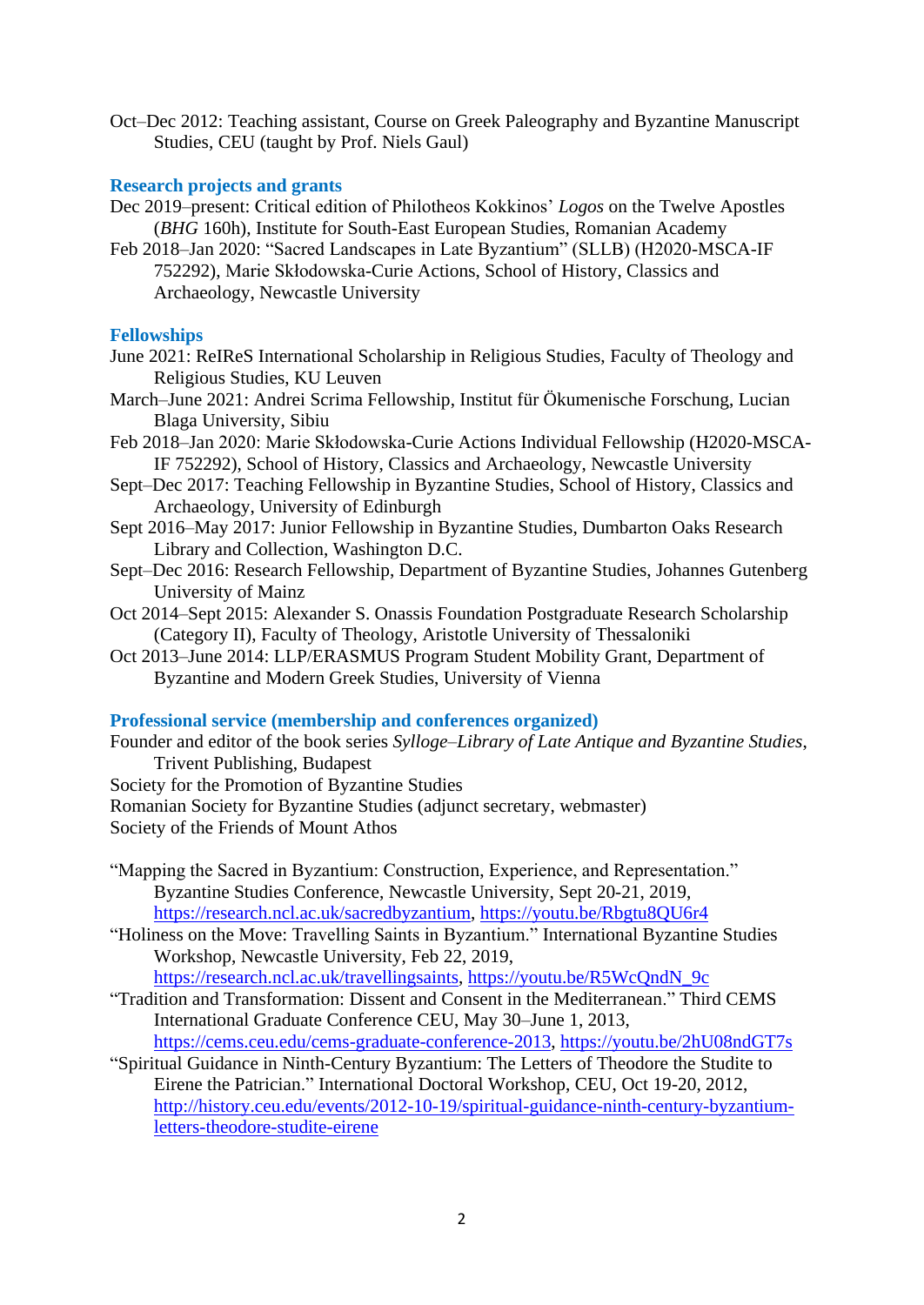## **Publications**

## **Edited books/journals**

- *Tradition and Transformation: Dissent and Consent in the Mediterranean*. *Proceedings of the Third CEMS International Graduate Conference (Budapest, May 30–June 1, 2013)*. Kiel: Solivagus Verlag, 2016, 273 pp.
- "Spiritual Guidance in Ninth-Century Byzantium." *Annual of Medieval Studies at Central European University* 21 (2015): 149–205.

## **Articles in journals**

- "Monasticism and kinship in Byzantine hesychastic hagiography." *Greek, Roman, and Byzantine Studies* 61.3 (forthcoming).
- "Philotheos Kokkinos's *hypomnēma* on Saint Nikodemos the Younger (*BHG* 2307)." *Studia Universitatis Babes-Bolyai Theologia Orthodoxa* 64.2 (2019): 75–94.
- "'Old wine in new bottles'? Gregory Palamas' *Logos* on Saint Peter of Athos (*BHG* 1506)." *Byzantine and Modern Greek Studies* 40.2 (2016): 243–263.
- "A Late Byzantine πεπαιδευμένος: Maximos Neamonites and His Letter Collection." *Jahrbuch der Österreichischen Byzantinistik* 64 (2014): 197–223.
- Mitrea Mihail *et al*., "English Translation of the Letters of Theodore the Stoudite to Eirene the Patrician." *Annual of Medieval Studies at Central European University* 21 (2015): 162–176.

### **Articles in books**

- "Spiritual and imperial authority in the hagiographic works of Philotheos Kokkinos." In *Religious Rhetoric of Power in Byzantium and South-Eastern Europe*, eds. Ivan Biliarsky, Mihail Mitrea, Andrei Timotin. Brăila: Istros Publishing House of the Museum of Brăila "Carol I," 2021, p. 87–112.
- "Sfințenie și alteritate în Bizanțul târziu: Sava cel Nebun pentru Hristos și latinii: Reflecții asupra relației cu "celălalt" în viziunea lui Filotei Kokkinos." In *Relevanța Bisericii Ortodoxe în cultura română: interferențe interortodoxe și intercreștine*, eds. Cristinel Ioja, Filip Albu, Iustin Popovici, Tiberiu Ardelean. Craiova: Universitaria, 2020, p. 521–541.
- "Glissando Biserica pe pragul unei lumi așteptând Învierea." In *Biserica Ortodoxă și provocările viitorului*, eds. Mihai Himcinschi, Răzvan Brudiu. Cluj-Napoca: Cluj University Press, 2020, p. 349–356.
- "*Sancti Macarii Epistola Magna* o problemă a patristicii răsăritene. Tradiția textuală a corpusului macarian: manuscrise, ediții și traduceri." In *Non omnis moriar. Beatrici Tătaru monumentum in aeternum*, ed. Vasile Rus. Târgu–Lăpuş: Galaxia Gutenberg, 2012, p. 100–109.

## **Works in print or forthcoming**

- "M. Duluș," "A. Jugănaru," "F. Leonte," "D. Năstăsoiu," "A. Robu," "T. Teoteoi." In *Enciclopedia istoricilor români* (The Encyclopedia of the Romanian Historians), ed. Victor Spinei. Bucharest: Romanian Academy Press, forthcoming.
- "'Hail, Glory of the Fathers!' Patristic Sources and References in the Hagiographical Works of Philotheos Kokkinos." In *The Legacy of St. Gregory Palamas: Studies in Late Byzantine Theology*, ed. Tikhon Alexander Pino. Turnhout: Brepols, forthcoming.
- "Novel insights on the marginal notes and editorial practices of Philotheos Kokkinos." In *Actes du IX<sup>e</sup> Colloque international de Paléographie grecque* (series *Travaux et*